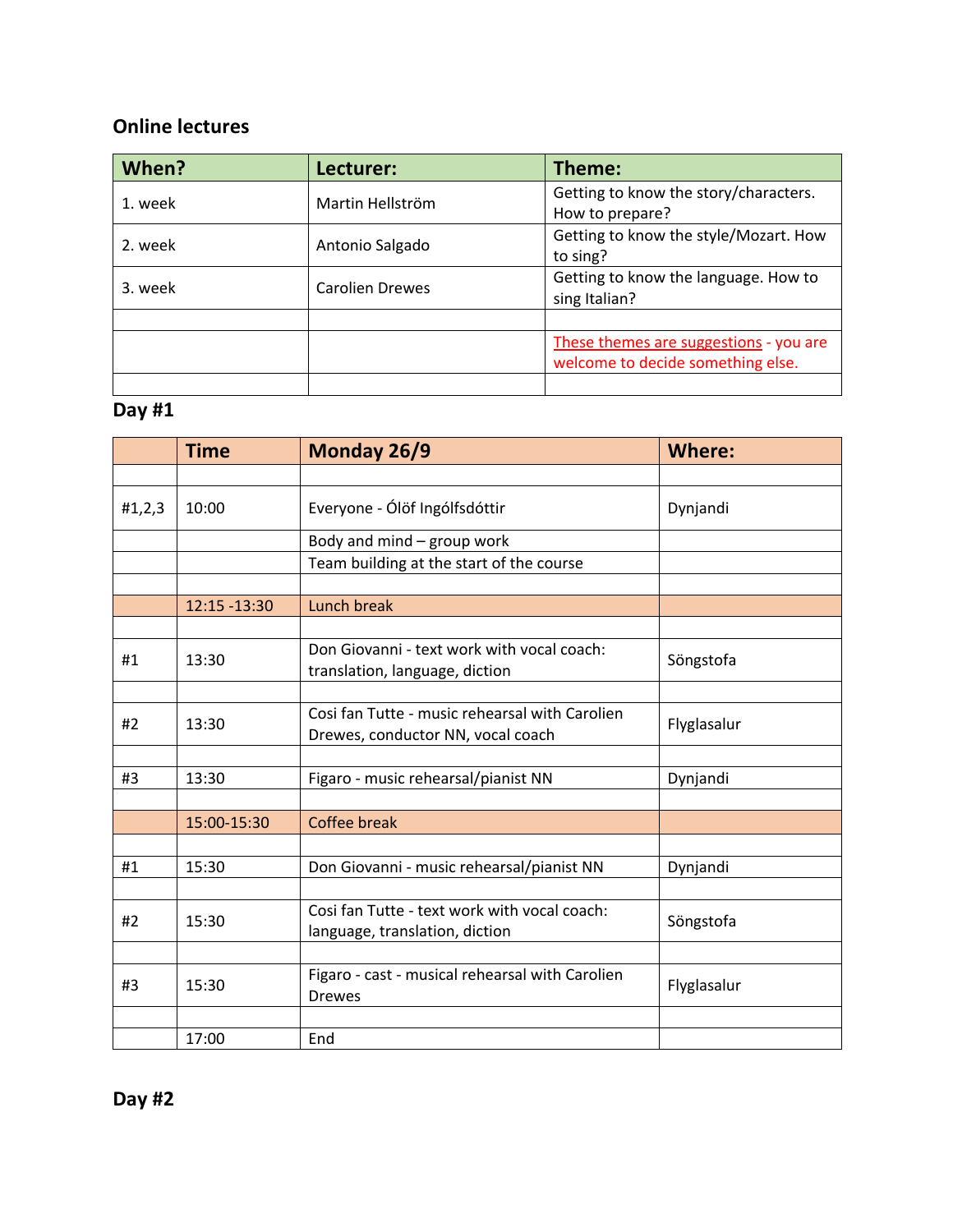|        | <b>Time</b>   | Tuesday 27/9                                                       | <b>Where:</b> |
|--------|---------------|--------------------------------------------------------------------|---------------|
|        |               |                                                                    |               |
| #1.2,3 | 9:30          | Warm-up with vocal coaches 20 min                                  | Dynjandi/IUA  |
|        |               |                                                                    |               |
| #1     | 10:00         | Don Giovanni - text work: translation, diction,                    | Söngstofa     |
|        |               |                                                                    |               |
| #2     | 10:00         | Cosi fan Tutte - musical rehearsal with Carolien<br>and conductor  | Flyglasalur   |
|        |               |                                                                    |               |
| #3     | 10:00         | Figaro - Bodywork with Ólöf                                        | Dynjandi      |
|        |               |                                                                    |               |
|        | 12:15 - 13:30 | Lunch break                                                        |               |
|        |               |                                                                    |               |
| #1     | 13:30         | Don Giovanni - Bodywork with Ólöf                                  | Dynjandi      |
|        |               |                                                                    |               |
| #2     | 13:30         | Cosi fan tutte - Text-work: translation, diction                   | Söngstofa     |
|        |               |                                                                    |               |
| #3     | 13:30         | Figaro - musical rehearsal with Carolien and<br>NN/Conductor       | Flyglasalur   |
|        |               |                                                                    |               |
|        | 15:00-15:30   | <b>Coffee break</b>                                                |               |
|        |               |                                                                    |               |
| #1     | 15:30         | Don Giovanni - musical rehearsal with Carolien<br>and NN/conductor | Flyglasalur   |
|        |               |                                                                    |               |
| #2     | 15:30         | Cosi fan Tutte - Bodywork with Ólöf                                | Dynjandi      |
|        |               |                                                                    |               |
| #3     | 15:30         | Figaro - text-work: translation, diction                           | Söngstofa     |
|        |               |                                                                    |               |
|        | 17:00         | End                                                                |               |

|    | <b>Time</b> | <b>Wednesday 28/9</b>                                                                                   | <b>Where:</b> |
|----|-------------|---------------------------------------------------------------------------------------------------------|---------------|
|    |             |                                                                                                         |               |
| #1 | 10:00       | Don Giovanni - cast meeting and musical<br>rehearsal with Carolien Drewes, NN conductor,<br>vocal coach | Flyglasalur   |
|    |             |                                                                                                         |               |
| #2 | 10:00       | Cosi fan Tutte - cast meeting and Bodywork with<br>Ólöf Ingólfsdóttir                                   | Dynjandi      |
|    |             |                                                                                                         |               |
| #3 | 10:00       | Figaro - cast meeting - text work, language, and<br>diction with vocal coach                            | Söngstofa     |
|    |             |                                                                                                         |               |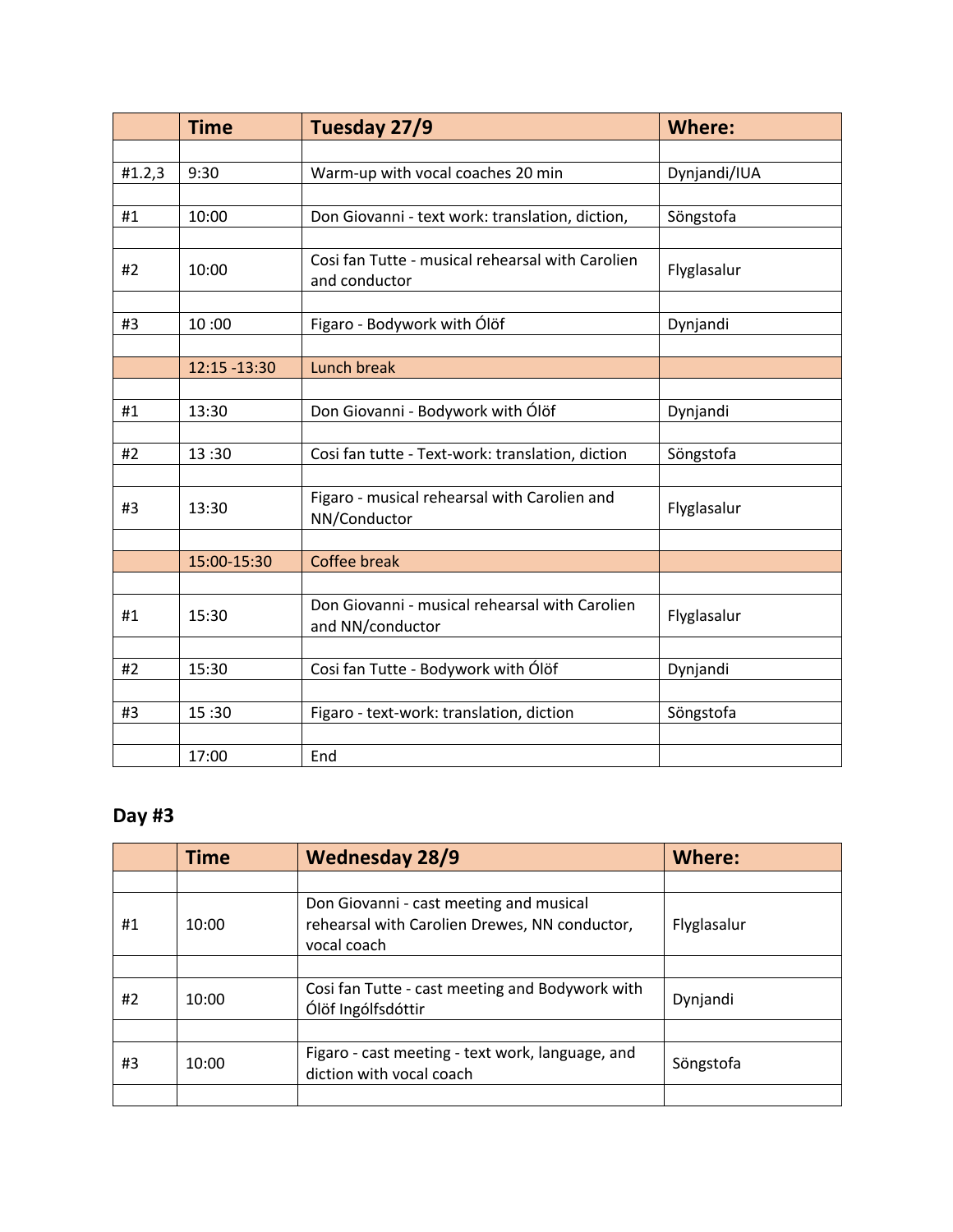|    | 12:15 -13 30 | Lunch break                                                                         |             |
|----|--------------|-------------------------------------------------------------------------------------|-------------|
|    |              |                                                                                     |             |
| #1 | 13 30        | Don Giovanni - text work with vocal coach:<br>translation, language, diction        | Söngstofa   |
|    |              |                                                                                     |             |
| #2 | 13:00        | Cosi fan Tutte musical rehearsal with Carolien<br>Drewes, conductor NN, vocal coach | Flyglasalur |
|    |              |                                                                                     |             |
| #3 | 13:30        | Figaro - Body work with Ólöf Ingólfsdóttir                                          | Dynjandi    |
|    |              |                                                                                     |             |
|    |              |                                                                                     |             |
|    |              |                                                                                     |             |
|    | 15:0-15:30   | Coffee break                                                                        |             |
|    |              |                                                                                     |             |
| #1 | 15:30        | Don Giovanni - bodywork with Ólöf Ingólfsdóttir                                     | Dynjandi    |
|    |              |                                                                                     |             |
| #2 | 15:30        | Cosi fan Tutte text work with a vocal coach:<br>language, translation, diction      | Söngstofa   |
|    |              |                                                                                     |             |
| #3 | 15:00        | Figaro - cast - musical rehearsal with Carolien<br><b>Drewes</b>                    | Flyglasalur |
|    |              |                                                                                     |             |
|    | 17:00        | End                                                                                 |             |

|        | <b>Time</b> | Thursday 29/9                                                                                                                                                                                                          | <b>Where:</b> |
|--------|-------------|------------------------------------------------------------------------------------------------------------------------------------------------------------------------------------------------------------------------|---------------|
|        |             |                                                                                                                                                                                                                        |               |
| #1.2,3 | 9:30        | Warm-up                                                                                                                                                                                                                | Dynjandi      |
|        |             |                                                                                                                                                                                                                        |               |
| #1,2,3 | 10:00       | Masterclass - each group performing their<br>ensemble (without movement).<br>Work with conductor<br>Ólöf, vocal coaches – take notes to work with<br>later.<br>Discussion-rounds<br>Notes from other groups - feedback | Dynjandi      |
|        |             |                                                                                                                                                                                                                        |               |
|        | 13:15-13:30 | Lunch break                                                                                                                                                                                                            |               |
|        |             |                                                                                                                                                                                                                        |               |
| #1,2,3 | 13:30       | Text-work and role development - background,<br>environment, feelings, relationships                                                                                                                                   | Dynjandi      |